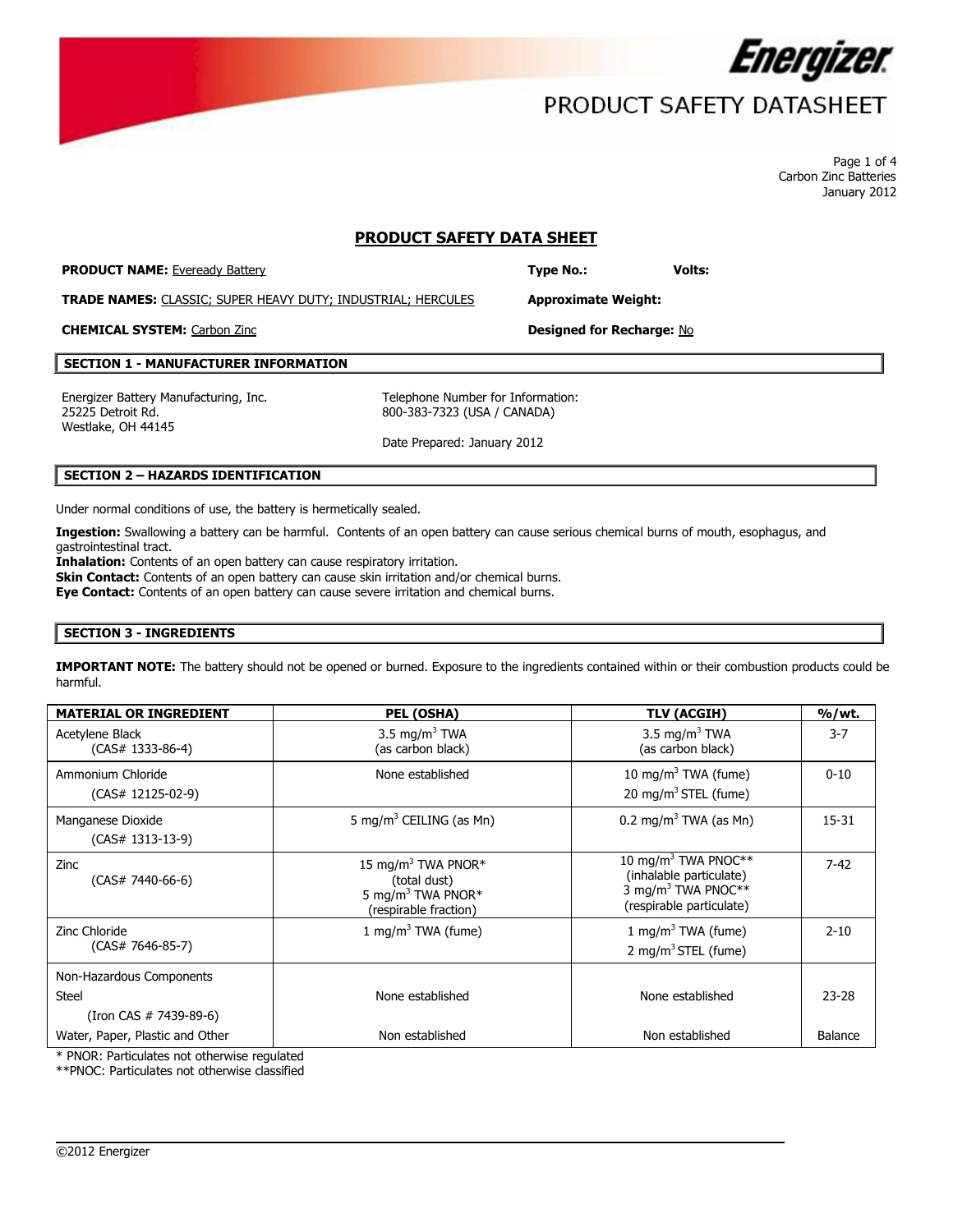

## PRODUCT SAFFTY DATASHFFT

Page 2 of 4 Carbon Zinc Batteries January 2012

#### **SECTION 4 – FIRST AID MEASURES**

**Ingestion:** Do not induce vomiting or give food or drink. Seek medical attention immediately. CALL NATIONAL BATTERY INGESTION HOTLINE for advice and follow-up (202-625-3333) collect day or night.

**Inhalation:** Provide fresh air and seek medical attention.

**Skin Contact:** Remove contaminated clothing and wash skin with soap and water. If a chemical burn occurs or if irritation persists, seek medical attention.

**Eye Contact:** Immediately flush eyes thoroughly with water for at least 15 minutes, lifting upper and lower lids, until no evidence of the chemical remains. Seek medical attention.

#### **SECTION 5 - FIRE FIGHTING MEASURES**

In case of fire, it is permissible to use any class of extinguishing medium on these batteries or their packing material. Cool exterior of batteries if exposed to fire to prevent rupture.

Fire fighters should wear self-contained breathing apparatus.

#### **SECTION 6 - ACCIDENTAL RELEASE MEASURES**

To cleanup leaking batteries:

**Ventilation Requirements:** Room ventilation may be required in areas where there are open or leaking batteries.

**Eye Protection:** Wear safety glasses with side shields if handling an open or leaking battery. **Gloves:** Use neoprene or natural rubber gloves if handling an open or leaking battery. Battery materials should be collected in a leak-proof container.

#### **SECTION 7 - HANDLING AND STORAGE**

**Storage:** Store in a cool, well ventilated area. Elevated temperatures can result in shortened battery life.

Mechanical Containment: If potting or sealing the battery in an airtight or watertight container is required, consult your Energizer Battery Manufacturing, Inc. representative for precautionary suggestions. Batteries normally evolve hydrogen which, when combined with oxygen from the air, can produce a combustible or explosive mixture unless vented. If such a mixture is present, short circuits, high temperature, or static sparks can cause an ignition.

Do not obstruct safety release vents on batteries. Encapsulation (potting) of batteries will not allow cell venting and can cause high pressure rupture.

**Handling:** Accidental short circuit for a few seconds will not seriously affect the battery. Prolonged short circuit will cause the battery to lose energy, and can cause the safety release vent to open. Sources of short circuits include jumbled batteries in bulk containers, metal jewelry, metal covered tables or metal belts used for assembly of batteries into devices.

If soldering or welding to the battery is required, consult your Energizer Battery Manufacturing, Inc. representative for proper precautions to prevent seal damage or short circuit.

**Charging:** This battery is manufactured in a charged state. It is not designed for recharging. Recharging can cause battery leakage or, in some cases, high pressure rupture. Inadvertent charging can occur if a battery is installed backwards.

**Labeling:** If the Eveready Battery label or package warnings are not visible, it is important to provide a package and/or device label stating:

 $\overline{\phantom{a}}$ 

**WARNING:** do not install backwards, charge, put in fire, or mix with other battery types. May explode or leak causing injury. **Replace all batteries at the same time.**

Where accidental ingestion of small batteries is possible, the label should include:

Keep away from small children. If swallowed, promptly see doctor; have doctor phone (202) 625-3333 collect.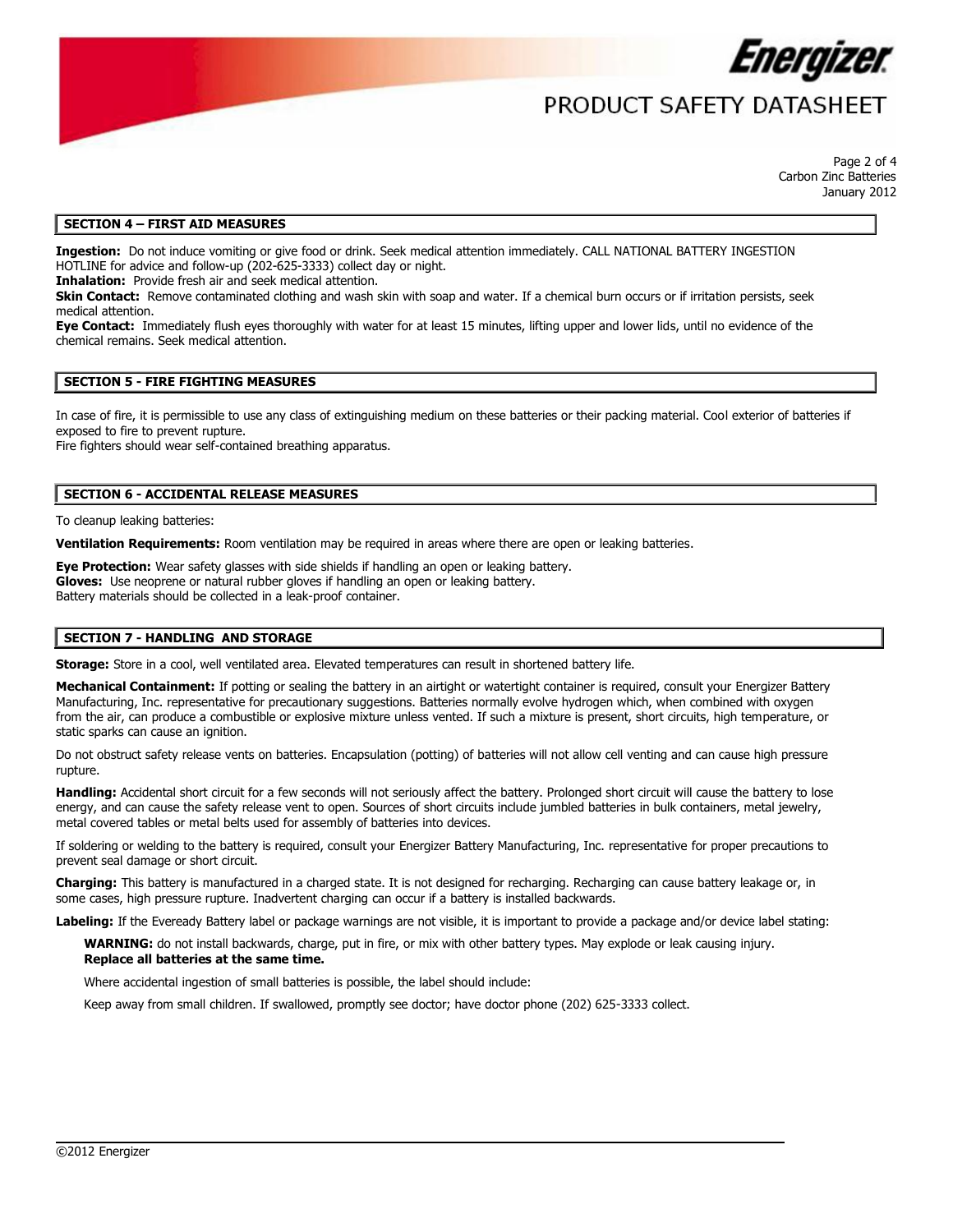

# PRODUCT SAFETY DATASHEET

Page 3 of 4 Carbon Zinc Batteries January 2012

#### **SECTION 8 - EXPOSURE CONTROLS/PERSONAL PROTECTION**

**Ventilation Requirements:** Not necessary under normal conditions.

**Respiratory Protection:** Not necessary under normal conditions.

**Eye Protection:** Not necessary under normal conditions. **Gloves:** Not necessary under normal conditions.

### **SECTION 9 – PHYSICAL AND CHEMICAL PROPERTIES**

| Boiling Point @ 760 mm Hg (°C)          | Not applicable for an Article |
|-----------------------------------------|-------------------------------|
| Vapor Pressure (mm Hg @ 25°C)           | Not applicable for an Article |
| Vapor Density (Air = $1$ )              | Not applicable for an Article |
| Density $(g/cm^3)$                      | $2.0 - 3.0$                   |
| Percent Volatile by Volume (%)          | Not applicable for an Article |
| Evaporation Rate (Butyl Acetate $= 1$ ) | Not applicable for an Article |
| <b>Physical State</b>                   | Solid                         |
| Solubility in Water (% by weight)       | Not applicable for an Article |
| pH                                      | Not applicable for an Article |
| Appearance and Odor                     | Solid object / no odor        |

## **SECTION 10 – STABILITY AND REACTIVITY**

Carbon zinc batteries do not meet any of the criteria established in 40 CFR 261.2 for reactivity.

#### **SECTION 11 – TOXICOLOGICAL INFORMATION**

Carbon zinc batteries are not hazardous waste. Under normal conditions of use, carbon zinc batteries are non-toxic.

#### **SECTION 12 – ECOLOGICAL INFORMATION**

Issues such as ecotoxicity, persistence and bioaccumulation are not applicable for articles.

#### **SECTION 13 – DISPOSAL CONSIDERATIONS**

Dispose of in accordance with all applicable federal, state and local regulations. Appropriate disposal technologies include incineration and land filling.

 $\overline{\phantom{a}}$